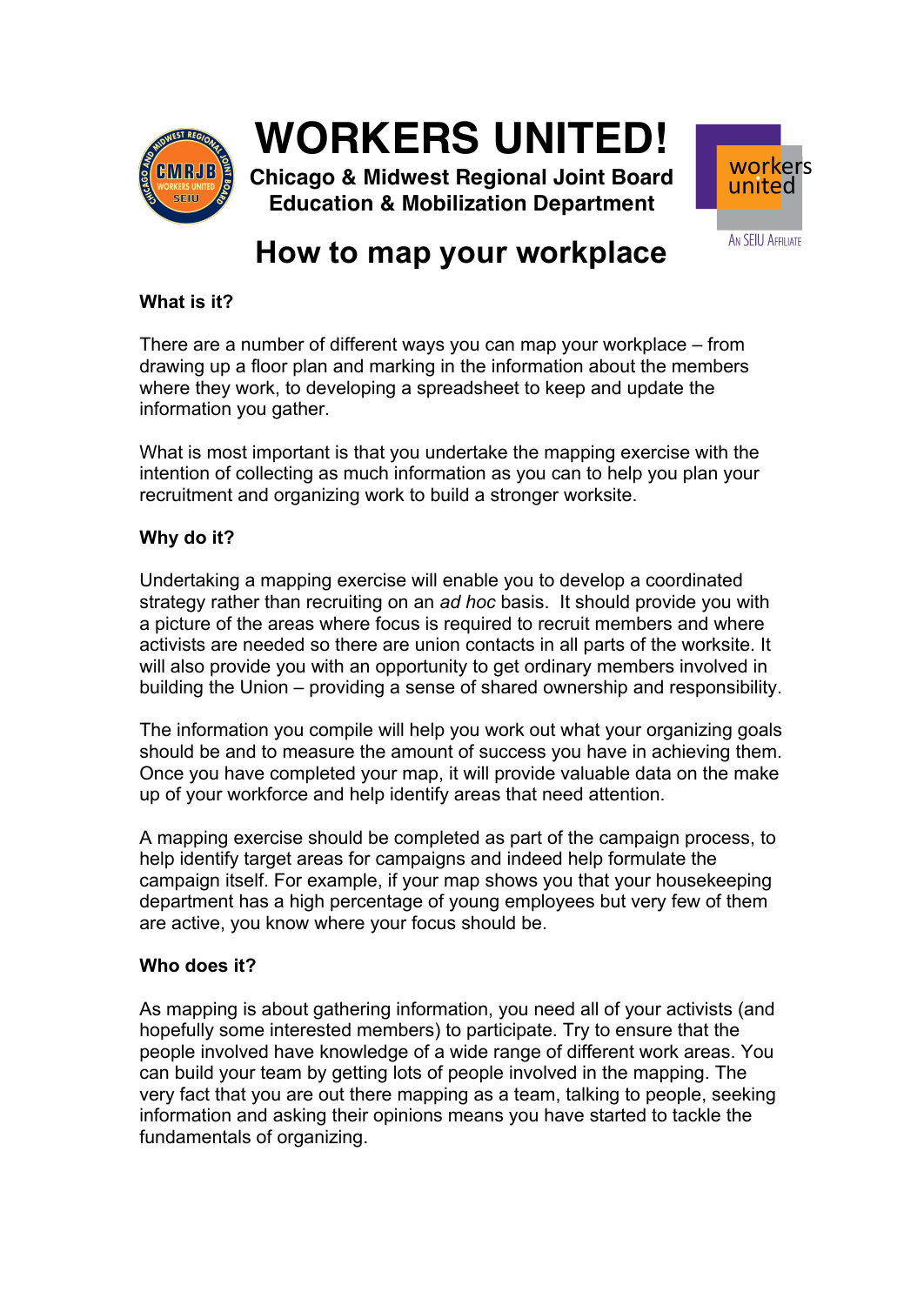# **How?**

You may be able to begin your mapping exercise at your desk; however, mapping is essentially something that can only be done by getting out and talking to people. Get your activists together along with a list of employees. Spend a minute discussing what you know about each one of them.

You don't have to collect the information in one go. You can build up your database over time, extend it as necessary and amend it when the information contained needs updating.

# **What information should we collect?**

Your map should be tailored to your workplace and what you want to learn from the information. You can decide what information you need but there is some key information that you should include.

### *For each work area*

- <sup>q</sup> Who works there? (including gender, race, age)
- <sup>q</sup> What is their working pattern? (are they full or part time, shift, etc…)
- <sup>q</sup> What is their pay rate?
- □ Are they:
	- Proven Union Supporter
	- Activist
	- Undecided
	- Anti-Union
	- Actively Working Against the Union

### **How do we collect the information?**

You can collect the information however you want. You may find it easier to complete each section or work area using a floor plan then transfer the data to a spreadsheet after you have collected it. You will find a list of employees useful. Many employers will provide this information either on request or routinely depending on their agreements with the Union.

Although it may seem like a big task, if you get members and stewards in each department involved in collecting the information for you, it won't be so overwhelming. Clearly define what you need done and why, so that members have a set task to undertake. Explain that, once you have collected the information the first time it should be relatively easy to keep it up to date and will not be such hard work.

# **Analysis**

There are a number of questions you can ask once you have collected the information on your workplace and identified your members. In the first instance you will probably only want to focus on identifying the areas where you have low support, a lack of stewards, or where there are particular issues.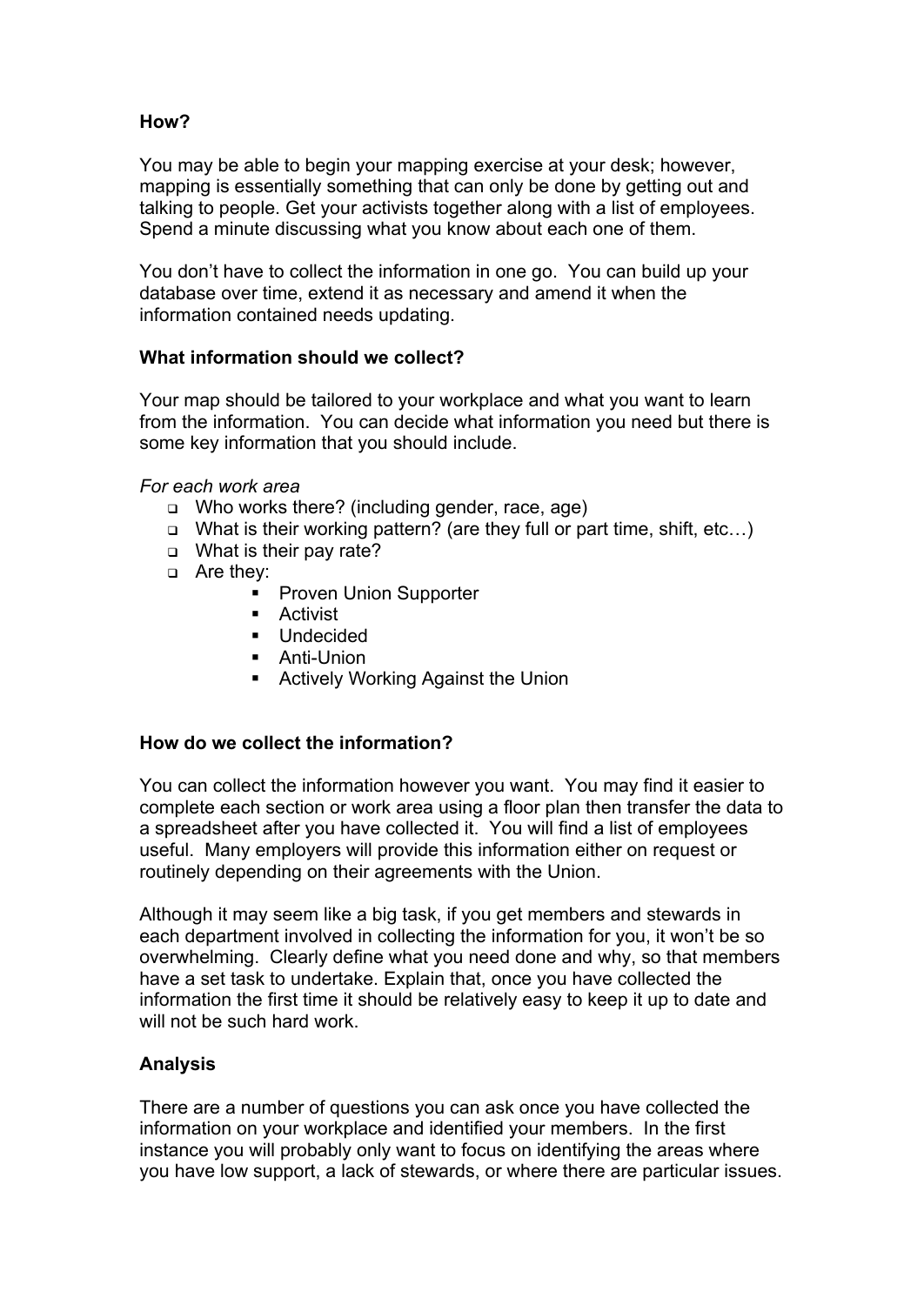Over time however, you should use the information you collected in your mapping exercise to carefully target your campaigns and recruitment efforts, and to build your activist structure. The following questions should help you identify areas that you need to focus on:

- <sup>q</sup> How does the membership in different areas compare? consider gender, working patterns, pay, ethnicity etc…
- <sup>q</sup> Is your membership spread evenly across the worksite or concentrated in a few areas? Are these the areas that you have active members in?
- <sup>q</sup> Are the members recruited in proportion to the diversity within the workplace as a whole?
- <sup>q</sup> Are all departments represented or are you recruiting from certain departments and not others
- <sup>q</sup> Are you recruiting across all shifts?

You should ask the same questions of your steward structure to gauge the strength of your workplace.

# **Grading**

By Rating Our Members We Can Track Our Capacity & Development.

- $\triangleright$  Example of a Rating System:
	- 1) Strong Proven Leader
	- 2) Activist
	- 3) Undecided/Inactive
	- 4) Anti-Union
	- 5) Actively works against the Union

### **Structure**

This process can help give your campaign some structure. For instance, you could ask all those who you have graded as **1 or 2** to try to recruit those you have graded as **3**. This should not only result in more leaders but also will help in encouraging others to become active. Make sure you set up an opportunity for the **1**s and **2**s to come back and tell you how they did and what they learned from it.

When acting on this information, start by addressing the **2**s, then the **3**s. If you have been successful, you may want to talk to some **4**s, but you may need to accept that the **5**s will probably never support the Union.

### **Summary**

This information will give you an accurate idea of the areas you need to focus your organising and recruitment activity on so you can begin to develop a step-by-step approach to building the strength of your Worksite.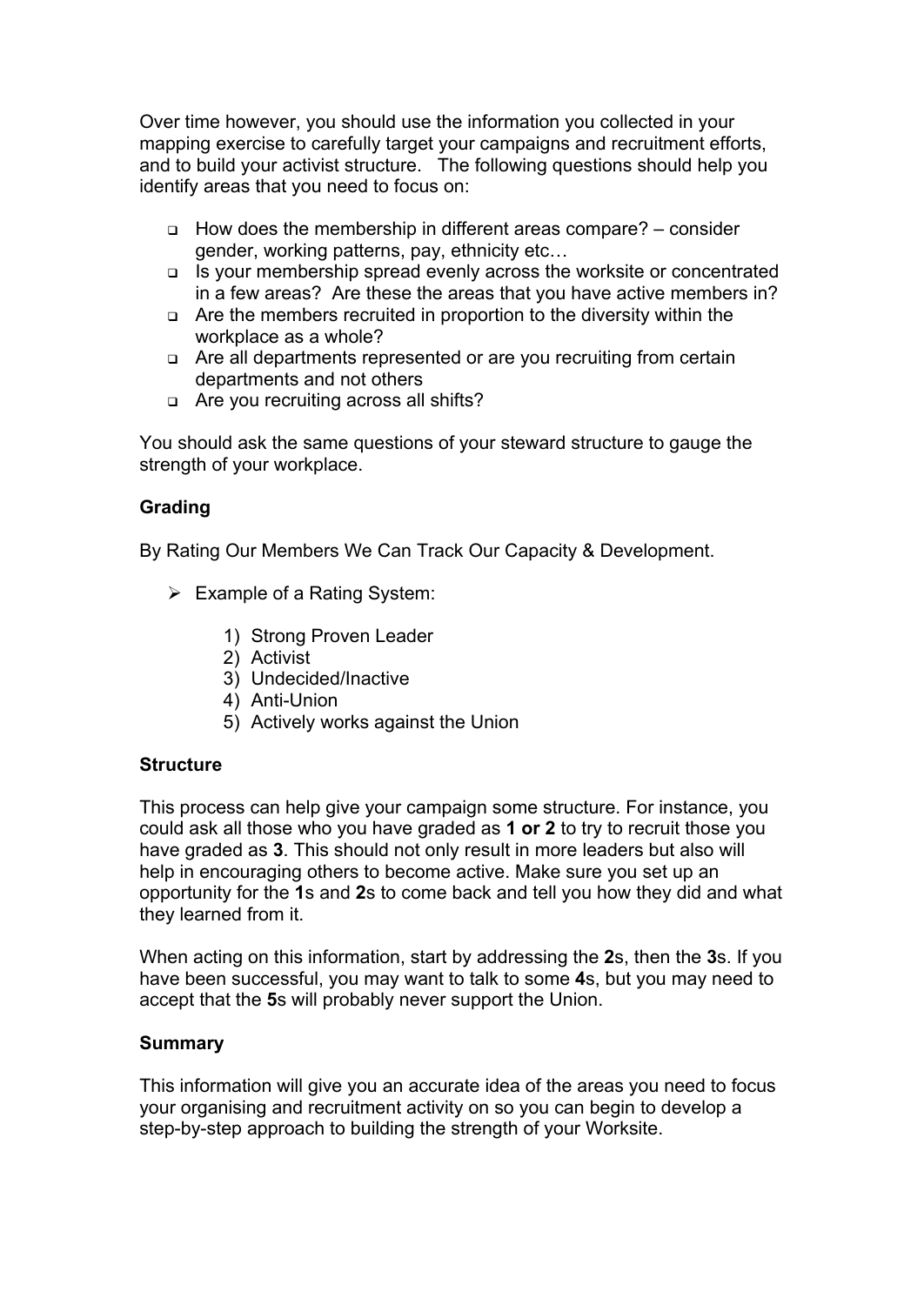

# **Cómo trazar un mapa de su lugar de trabajo**

# **¿Qué es lo que es?**

Hay muchas diferentes maneras de trazar un mapa de su lugar de trabajo – una de ellas es de empezar a trazar un mapa detallado de la planta y marcar información acerca de donde trabajan los miembros, para luego desarrollar un plan para retener y actualizar la información adquerida.

Lo importante es que empieze su ejercicio de trazar un mapa de su lugar de trabajo con la intención de colectar cuanta información pueda para que le ayude a planear su reclutamiento y organizar su trabajo para construir un lugar de trabajo sólido.

### **¿Por qué hacerlo?**

El hacer un ejercio de trazar un mapa de su lugar de trabajo le facilitará que desarrolle una estrategia coordinada en vez de reclutar sin plan alguno. Esto le proveerá con un cuadro de las áreas donde tiene enfocarse para reclutar miembros y le informará donde es que necesita activistas para que haya contactos del sindicato en todas las partes del lugar de trabajo. También proveerá una oportunidad para que miembros ordinarios participen en la formación del sindicato – dándo un sentido de posesión y responsabilidad compartida.

La información que colecte le ayudará a decifrar cuales deben de ser sus metas de organización y para medir el éxito que obtenga en alcanzarlas. Una vez que haya terminado de trazar su mapa, esto le proporcionará datos valuables sobre quién forma parte de su fuerza de trabajo y le ayudará a identificar esas áreas que precisan su atención.

El ejercicio de trazar su mapa deberá ser completado como parte de su proceso de campaña, para ayudar a identificar los puntos de concentración para sus campañas y le ayudará a formular la campaña misma. Por ejemplo, si traza su mapa, éste pueda que le muestre que en el departamento de limpieza hay un gran porcentaje de empleados jóvenes, pero muy pocos de ellos participan en el sindicato, esto le muestra donde debe enfocarse.

### **¿Quién lo hace?**

El trazar un mapa se trata de colectar información, necesita a todos sus activistas (y ójala a algunos miembros interesados) a participar. Trate de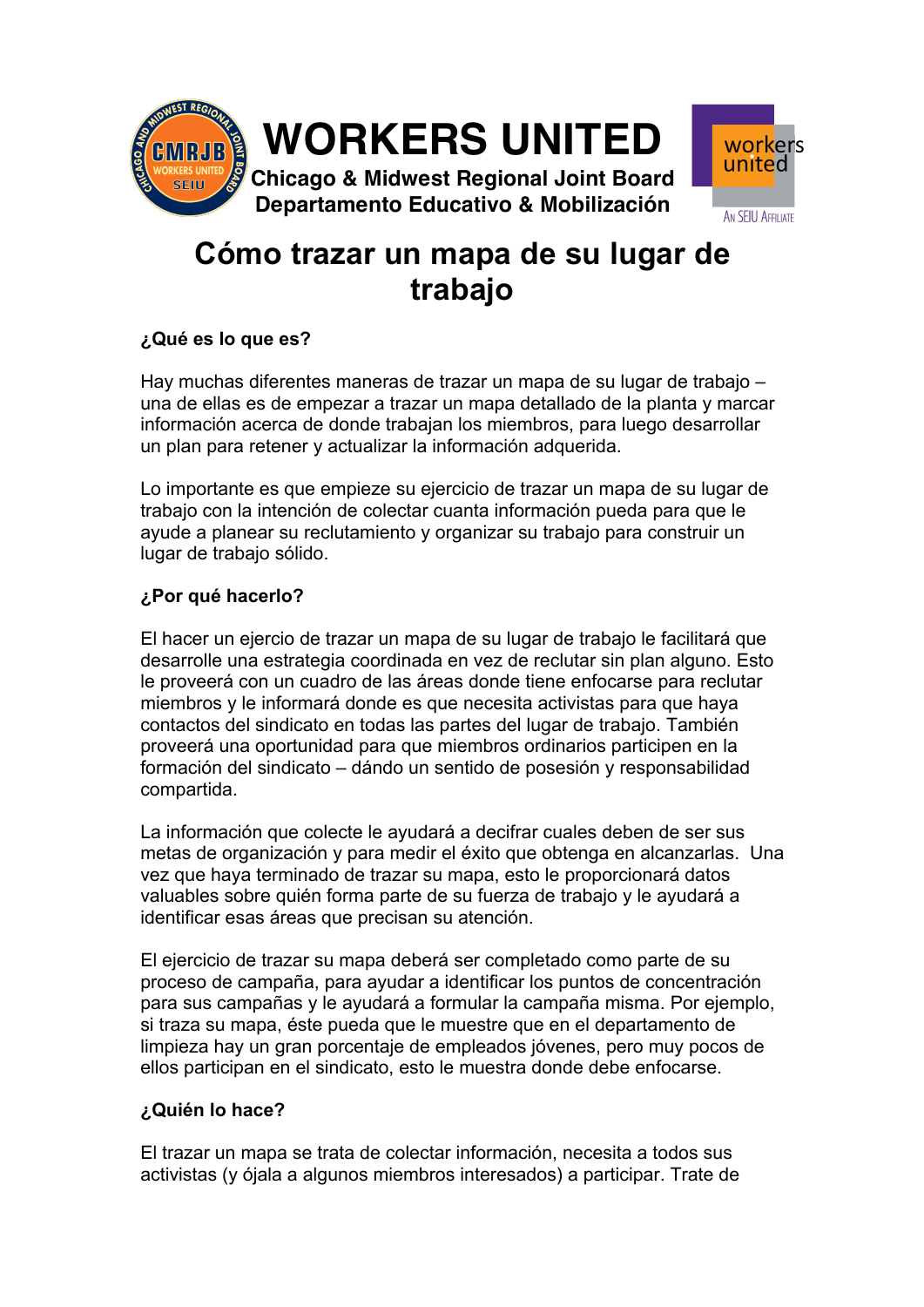asegurar que la gente involucrada tenga la oportunidad de un alcance amplio de las áreas de trabajo. Puede formar su equipo y lograr que mucha gente se involucre en trazar el mapa. El hecho que traze el mapa en equipo, platicando con la gente, buscando información y preguntado sus opiniones significa que ya empezó a trabajar con los fundamentos de la organización.

### **¿Cómo?**

Puede que pueda empezar su ejercicio de trazar su mapa en su escritorio; sin embargo, el trazar su mapa es esencialmente algo que puede hacer únicamente al salir y hablar con la gente. Agrupe a sus activistas con una lista de empleados. Tome un minuto para platicar sobre lo que sabe acerca de cada uno de ellos.

No tiene que colectar la información de una sola vez. Puede incrementar sus datos durante un plazo de tiempo, extiéndalo si es necesario y cambiélo cuando la información tenga que ser actualizada.

### **¿Qué información debe colectar?**

Si su mapa debe ser ajustado a su lugar de trabajo y lo que quiere aprender de la información. Puede decidir que información necesita pero hay información clave que debe incluir.

#### *Por cada área de trabajo*

- <sup>q</sup> ¿Quién trabaja ahí? (incluyendo el género, raza, edad)
- <sup>q</sup> ¿Qué es su patrón de trabajo? (trabajan tiempo completo o tiempo parcial, turno, etc…)
- <sup>q</sup> ¿Qué es su tasa salarial?
- <sup>q</sup> son:
- apoyadores del sindicato probados
- Activista
- Indecisos
- Anti-sindicato
- § Trabajan activamente en contra del sindicato

### **¿Cómo se colecta información?**

Puede colectar la información como usted lo desee. Puede encontralo más fácil el completar cada sección o área de trabajo al utilizar un plan de la planta, luego transferir la información a una hoja después de haber colectado la información. Encontrará una lisa de los empleados muy útil. Muchos empleadores le pueden proporcionar esta información, ya sea, si la solicta o al depender en los acuerdos rutinarios con el sindicato.

Aunque aparente ser una gran tarea, si obtiene que los miembros y los delegados sindicales en cada departamento participen en colectar la información, ésta tarea no será tan abrumadora. Claramente defina lo que necesita hacer y porque, para que los miembros tengan una tarea fija que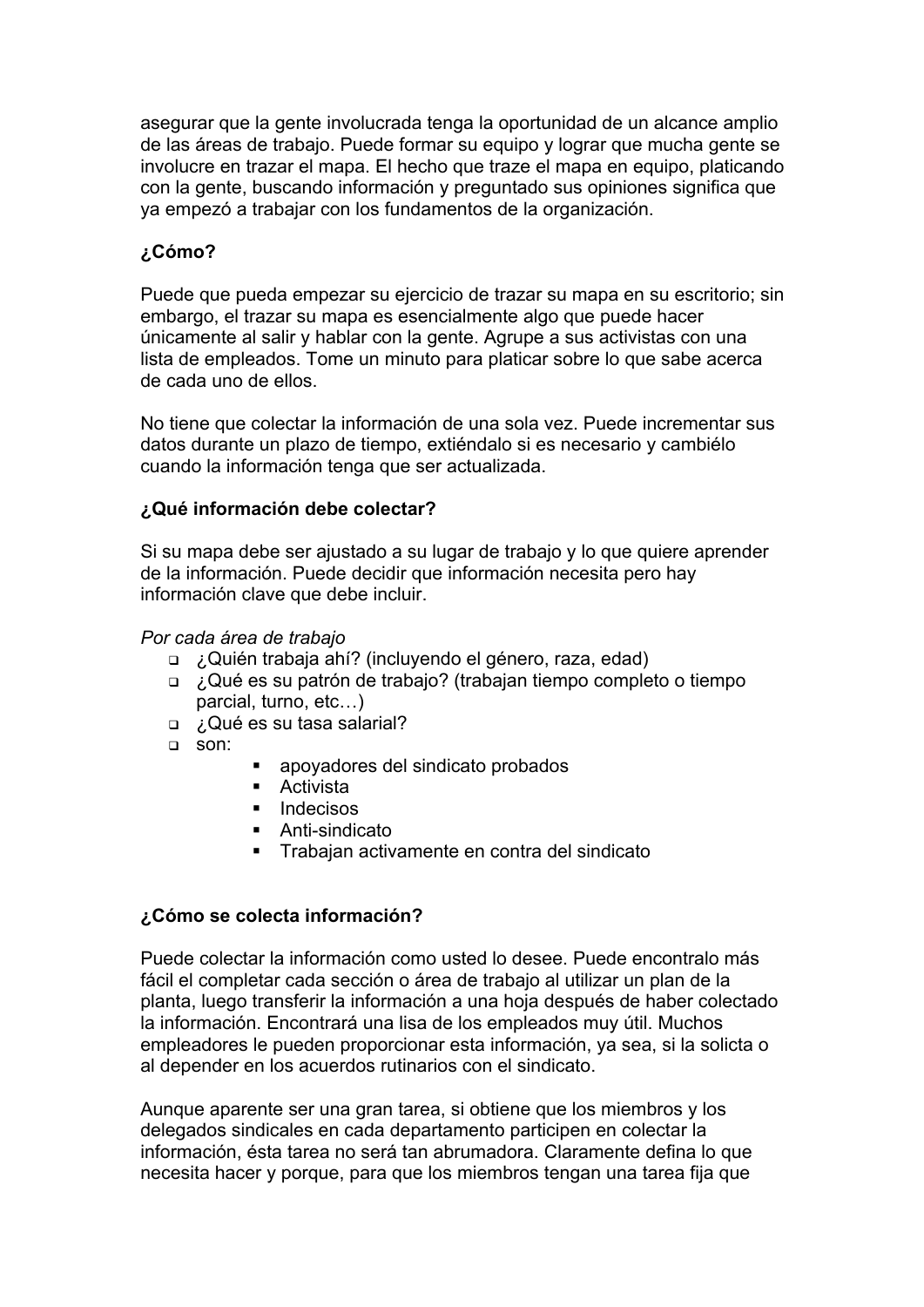realizar. Explique eso, una vez que haya colectado la información por primera vez, ésta debe ser relativamente fácil de retener y acualizar y no será un trabajo tan duro.

# **Análisis**

Hay un número de preguntas que puede preguntar una vez que haya colectado la información en su lugar de trabajo y haya identificado a sus miembros. Primero, probablemente quiera enfocarse únicamente en identificar las áreas donde tenga apoyo bajo, faltan de delegados sindicales, o donde existan problemas particulares. Con el tiempo, sin embargo, debe de utilizar la información que colectó en su ejercicio de trazar su mapa para cuidadosamente enfocar sus campañas y esfuerzos de reclutamiento, y para construir una estructura de activistas. Las siguientes preguntas le ayudaran a identificar las áreas donde necesita que enfocarse:

- <sup>q</sup> ¿Cómo es qué la membresía en diferentes áreas se compara? considere género, patrones de trabajo, paga, etnicidad, etc…
- <sup>q</sup> ¿Están sus miembros distribuidos uniformemente en las áreas de trabajo o están concentrados en muy pocas áreas? ¿Son éstas las áreas donde se tiene miembros activos?
- <sup>q</sup> ¿Están siendo los miembros reclutados en proporción a la diversidad en todos los lugares de trabajo?
- <sup>q</sup> ¿Todos los departamentos están siendo representados o se está reclutando en ciertos departamentos pero no en otros?
- <sup>q</sup> ¿Está reclutando en todos los turnos?

Debe de hacer las mismas preguntas acerca de su estructura de delegados sindicales para medir la fuerza de su lugar de trabajo.

### **Calificaciones**

Al calificar a nuestros miembros se puede medir nuestra capacidad y desarrollo.

- $\triangleright$  Ejemplo del sistema de calificación:
	- 1) Líder fuerte y probado
	- 2) Activista
	- 3) Indeciso/Inactivo
	- 4) Anti-Sindicato
	- 5) Trabaja activamente en contra del sindicato

### **Estructura**

Este proceso puede ayudar a darle a su campaña una estructura. Por ejemplo, Puede preguntarle a todos aquellos a quién ha calificado como **1s ó 2s** para tratar de reclutar aquellos que han calificado como **3s**. Esto no sólo debe resultar en más líderes, pero también le ayudará a alentar a otros a participar. Asegúrese de que otros participen. Asegúrese de que programe